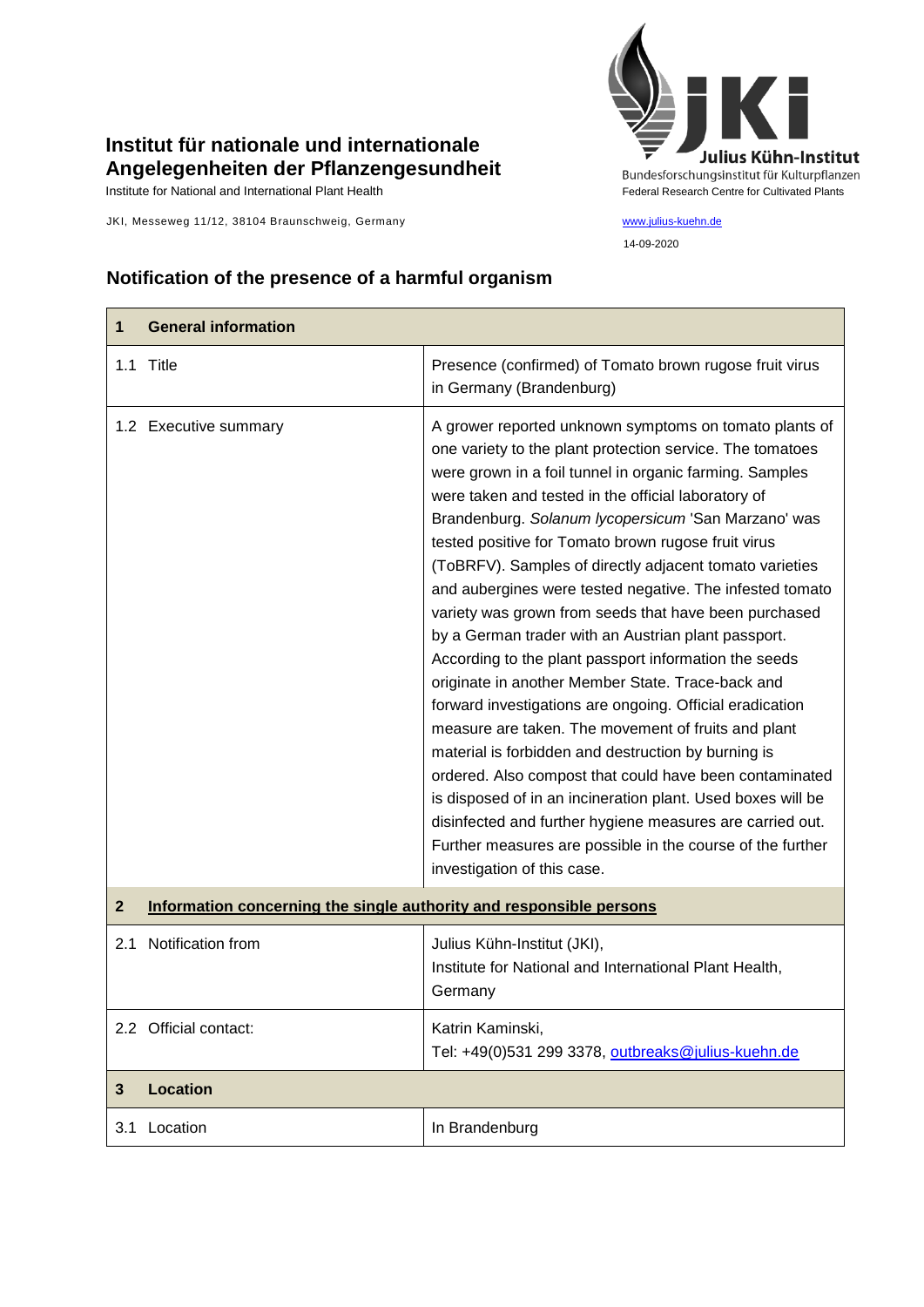| 4              | Reason of the notification and the pest status                                                                                        |                                                                                                                                                                                                                                                                                                                                                                                           |  |
|----------------|---------------------------------------------------------------------------------------------------------------------------------------|-------------------------------------------------------------------------------------------------------------------------------------------------------------------------------------------------------------------------------------------------------------------------------------------------------------------------------------------------------------------------------------------|--|
|                | 4.1 First finding in Germany or in the area                                                                                           | Confirmed appearance of the pest in part of the territory of<br>Germany concerned, in which its presence was previously<br>unknown.                                                                                                                                                                                                                                                       |  |
|                | 4.2 Pest status of the area where the<br>harmful organism has been found<br>present, after the official confirmation.                 | Present: under eradication, at low prevalence                                                                                                                                                                                                                                                                                                                                             |  |
|                | 4.3 Pest status in Germany before the<br>official confirmation of the presence, or<br>suspected presence, of the harmful<br>organism. | Absent: Pest eradicated                                                                                                                                                                                                                                                                                                                                                                   |  |
|                | 4.4 Pest status in Germany after the<br>official confirmation of the presence of<br>the harmful organism.                             | Present: under eradication                                                                                                                                                                                                                                                                                                                                                                |  |
| $5\phantom{1}$ | Finding, sampling, testing and confirmation of the harmful organism                                                                   |                                                                                                                                                                                                                                                                                                                                                                                           |  |
| 5.1            | How the presence or appearance of<br>the harmful organism was found.                                                                  | Information submitted by professional operators,<br>laboratories or other persons                                                                                                                                                                                                                                                                                                         |  |
|                |                                                                                                                                       | The owner of the infested plants informed the plant<br>protection service because he did not know the reason for<br>the symptoms. The tomato plants did not show typical<br>leave symptoms but fruits were unevenly coloured with<br>streaky red coloration and showed rugose like symptoms.<br>The concerned variety 'San Marzano' was slightly behind<br>the other varieties in growth. |  |
|                | 5.2 Date of finding:                                                                                                                  | 10-08-2020                                                                                                                                                                                                                                                                                                                                                                                |  |
| 5.3            | Sampling for laboratory analysis.                                                                                                     | Tomato leaves of variety 'Black Plum' and 'San Marzano'<br>have been sampled. Both varieties were grown directly<br>adjacent. Remaining seeds will be tested by sowing and<br>testing the seedlings. Further testing is planned.                                                                                                                                                          |  |
|                | 5.4 Name and address of the Laboratory                                                                                                | Landesamt für Ländliche Entwicklung, Landwirtschaft und<br>Flurneuordnung                                                                                                                                                                                                                                                                                                                 |  |
|                |                                                                                                                                       | Referat 43 Saatenanerkennung, Phytopathologie                                                                                                                                                                                                                                                                                                                                             |  |
|                |                                                                                                                                       | OT Wünsdorf - Brandenburg                                                                                                                                                                                                                                                                                                                                                                 |  |
|                |                                                                                                                                       | 15806 Zossen                                                                                                                                                                                                                                                                                                                                                                              |  |
| 5.5            | Diagnostic method                                                                                                                     | Other                                                                                                                                                                                                                                                                                                                                                                                     |  |
|                |                                                                                                                                       | - real-time PCR according to Menzel & Winter (2020),                                                                                                                                                                                                                                                                                                                                      |  |
|                |                                                                                                                                       | Primer/Son (ToBRFV qs1, ToBRFV qas2, ToBRFV p1)                                                                                                                                                                                                                                                                                                                                           |  |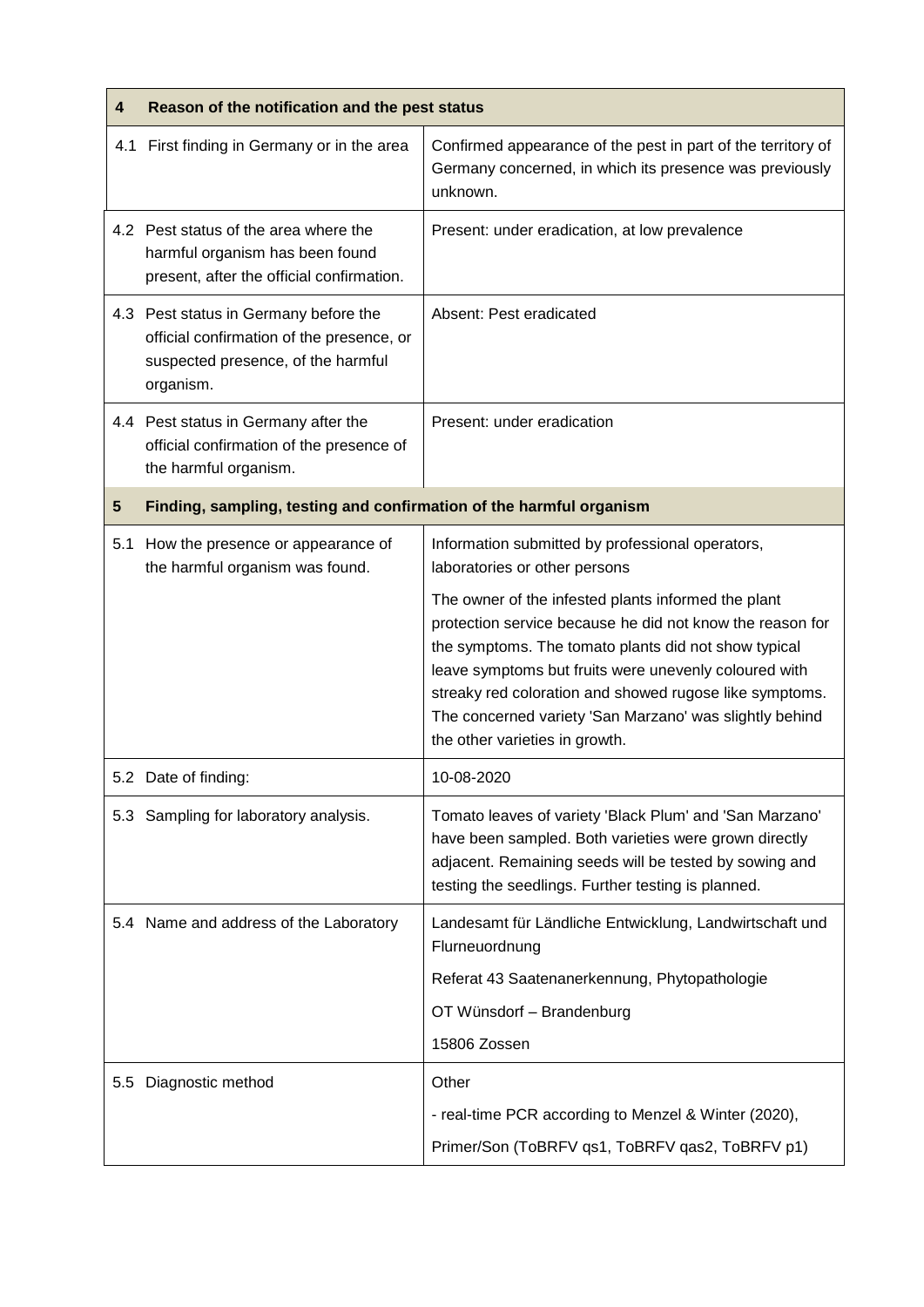|     |                                                                          | - Sequence analysis (Primer: Menzel et al., 2019)                                                                                                                                                                                                                                                                                                                              |
|-----|--------------------------------------------------------------------------|--------------------------------------------------------------------------------------------------------------------------------------------------------------------------------------------------------------------------------------------------------------------------------------------------------------------------------------------------------------------------------|
|     |                                                                          | - EPPO PM 7/XXX draft 20-25576 COUNTRY<br><b>CONSULTATION</b>                                                                                                                                                                                                                                                                                                                  |
|     | 5.6 Date of official confirmation of the<br>harmful organism's identity. | 02-09-2020                                                                                                                                                                                                                                                                                                                                                                     |
| 6   | Infested area, and the severity and source of the outbreak in that area  |                                                                                                                                                                                                                                                                                                                                                                                |
| 6.1 | Size and delimitation of the infested<br>area.                           | $90 \text{ m}^2$                                                                                                                                                                                                                                                                                                                                                               |
|     | 6.2 Characteristics of the infested area<br>and its vicinity.            | Open air – other, other plant or part of a plant or plant<br>product                                                                                                                                                                                                                                                                                                           |
|     | 6.3 Host plants in the infested area and its<br>vicinity                 | Solanum lycopersicum                                                                                                                                                                                                                                                                                                                                                           |
|     | 6.4 Infested plant(s), plant product(s) and<br>other object(s).          | 1 plant                                                                                                                                                                                                                                                                                                                                                                        |
|     | 6.5 Severity of the outbreak.                                            | The severity of the outbreak cannot finally be described.<br>Sampling and testing is not finished so far. Two further<br>operators with relations to the concerned grower have<br>been included in the investigations.                                                                                                                                                         |
|     | 6.6 Source of the outbreak                                               | The infested plants were grown from seeds with an Austria<br>plant passport. According to that plant passport the seeds<br>originate in another Member State. The investigations are<br>ongoing.                                                                                                                                                                               |
| 7   | <b>Official phytosanitary measures</b>                                   |                                                                                                                                                                                                                                                                                                                                                                                |
| 7.1 | Adoption of official phytosanitary<br>measures.                          | Official phytosanitary measures will be taken. Further<br>investigations are ongoing. Remaining seeds will be tested<br>by sowing the seeds and testing the plants. Further 20<br>varieties will be tested. Transport boxes will be disinfected.<br>No demarcated area established: Investigations are<br>ongoing. The infestation is restricted to one foil tunnel so<br>far. |
|     |                                                                          | - movement of fruits and plant material is prohibited.                                                                                                                                                                                                                                                                                                                         |
|     |                                                                          | - destruction by burning in an incineration plant is ordered,<br>including compost that is possibly infested                                                                                                                                                                                                                                                                   |
|     |                                                                          | - transport of infested material to the incineration plant in<br>closed big bags that are burned afterwards                                                                                                                                                                                                                                                                    |
|     |                                                                          | - hygiene measures                                                                                                                                                                                                                                                                                                                                                             |